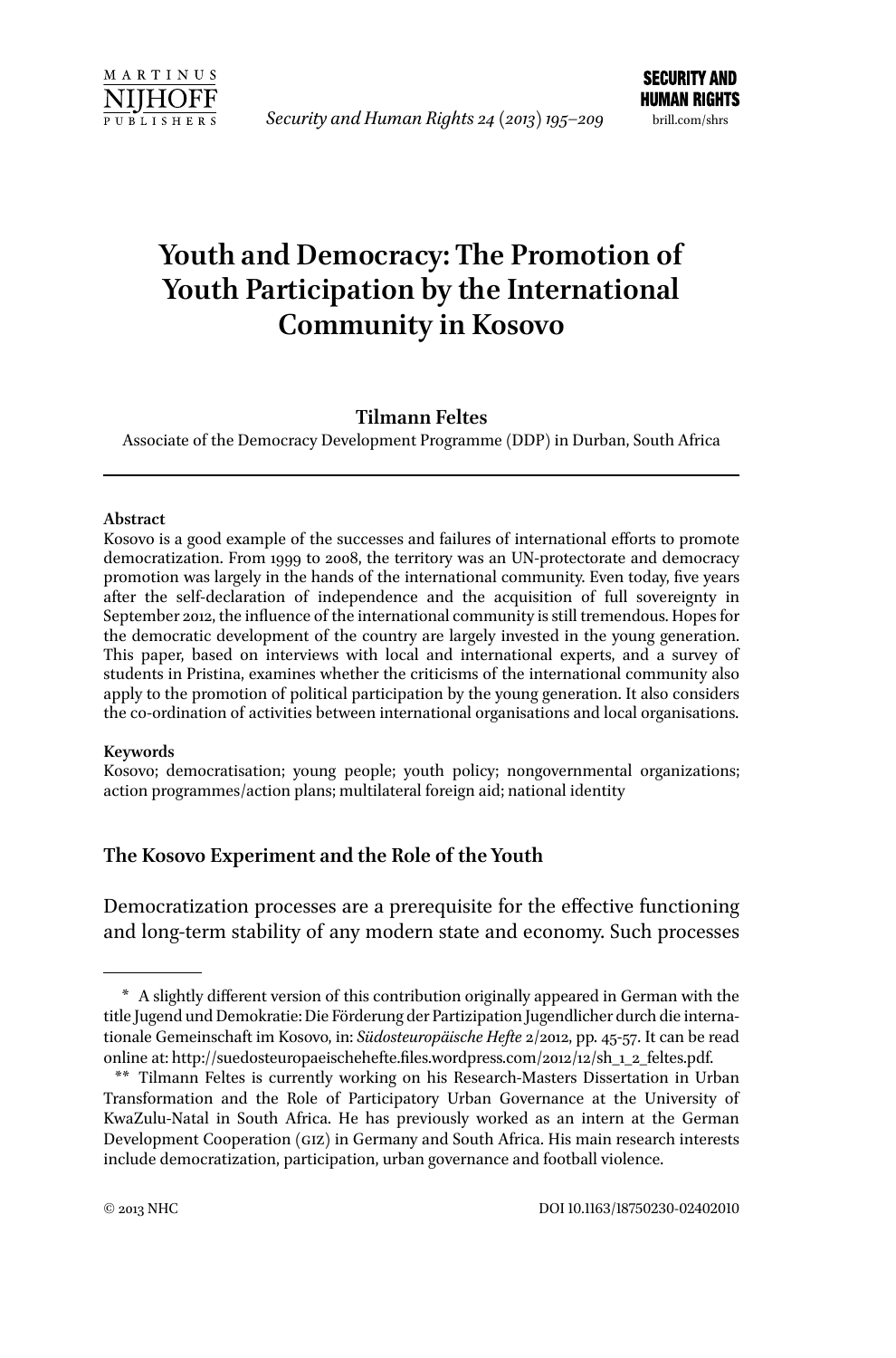must take on board younger generations, as they are the future of any country. This article focuses on the activities undertaken by the international community in Kosovo to promote youth activities. By using empirical data from interviews in Kosovo, $1$  my study shows that the implementation of youth projects was not successful and that not enough attention has been paid to the concrete concerns of young people. Efforts must be made to improve civil-society youth organizations via networks and alliances, while the role of young people in the political system in general must be strengthened.

In recent years, numerous studies have dealt with the Kosovo conflict and its consequences, the future of the country and the international presence there.<sup>2</sup> These have frequently paid more attention to administrative and territorial questions and the activities of international actors than to the people themselves and the changes that they have lived through in recent decades. While the media has tended to concentrate on political processes and political actors, research and analysis focusing on the people

<sup>&</sup>lt;sup>1</sup> The article is based on the analysis of documents and materials gathered by the author during a preparatory visit to Kosovo in March 2011 and a two-month research trip undertaken from June 2011. As well as a non-representative standardized survey of students in Kosovo in Pristina, local and international experts were interviewed on the topic of youth participation in Kosovo. These include representatives of the international community (Organization for Security and Co-operation in Europe/OSCE, United Nations Children's Fund/UNICEF, United Nations Development Programme/UNDP, United Nations Population Fund/UNFPA), experts from international foundations and organizations (Friedrich Ebert Foundation, Terre des Hommes, Mercy Corps, Deutsche Gesellschaft für Internationale Zusammenarbeit/GIZ – German Society for International Cooperation), representatives of the Ministry of Culture, Youth and Sport (including the director of the Department of Youth/DoY and a GIZ/CIM Integrated Expert), researchers from national and international research institutes (Kosovar Institute for Policy Research and Development/KIPRED, Kosovo Public Policy Center/KPPC, University College ISPE), representatives of the Kosovo Youth Action Council (KYAC), the Kosovo Youth Network (KYN), the Local Youth Action Councils (LYACS), the *Vetëvendosje!* (Albanian for self-determination) movement, academics and journalists.

<sup>2</sup> Cf., e.g., Michael Daxner, Fifteen Years of Peace-building Activities in the Western Balkans: Lessons Learned and Current Challenges, in: *Connections. The Quarterly Journal* 3/2010, pp. 63-74; Institut für Europäische Politik/IEP, *Operationalisierung von Security Sector Reform (SSR) auf dem Westlichen Balkan – intelligente/kreative Ansätze für eine langfristig positive Gestaltung dieser Region* [Security Sector Reform (SSR) in the Western Balkans: Intelligent/Creative Approaches for a Positive Sustainable Development in the Region], Berlin, 9 January 2007, available at: <http://balkanforum.org/IEP-BND/iep0001.PDF>; Jens Narten, *External Democracy Promotion in Post-Conflict Zones: Evidence from Case Studies: Kosovo*, Hamburg. March 2009, available at: [http://aix1.uottawa.ca/~czurcher/czurcher/](http://aix1.uottawa.ca/~czurcher/czurcher/Transitions_files/Final%20Report%20Kosovo.pdf) [Transitions\\_files/Final%20Report%20Kosovo.pdf](http://aix1.uottawa.ca/~czurcher/czurcher/Transitions_files/Final%20Report%20Kosovo.pdf); Christoph Zürcher, Building Democracy While Building Peace, in: *Journal of Democracy* 1/2011, pp. 81-95.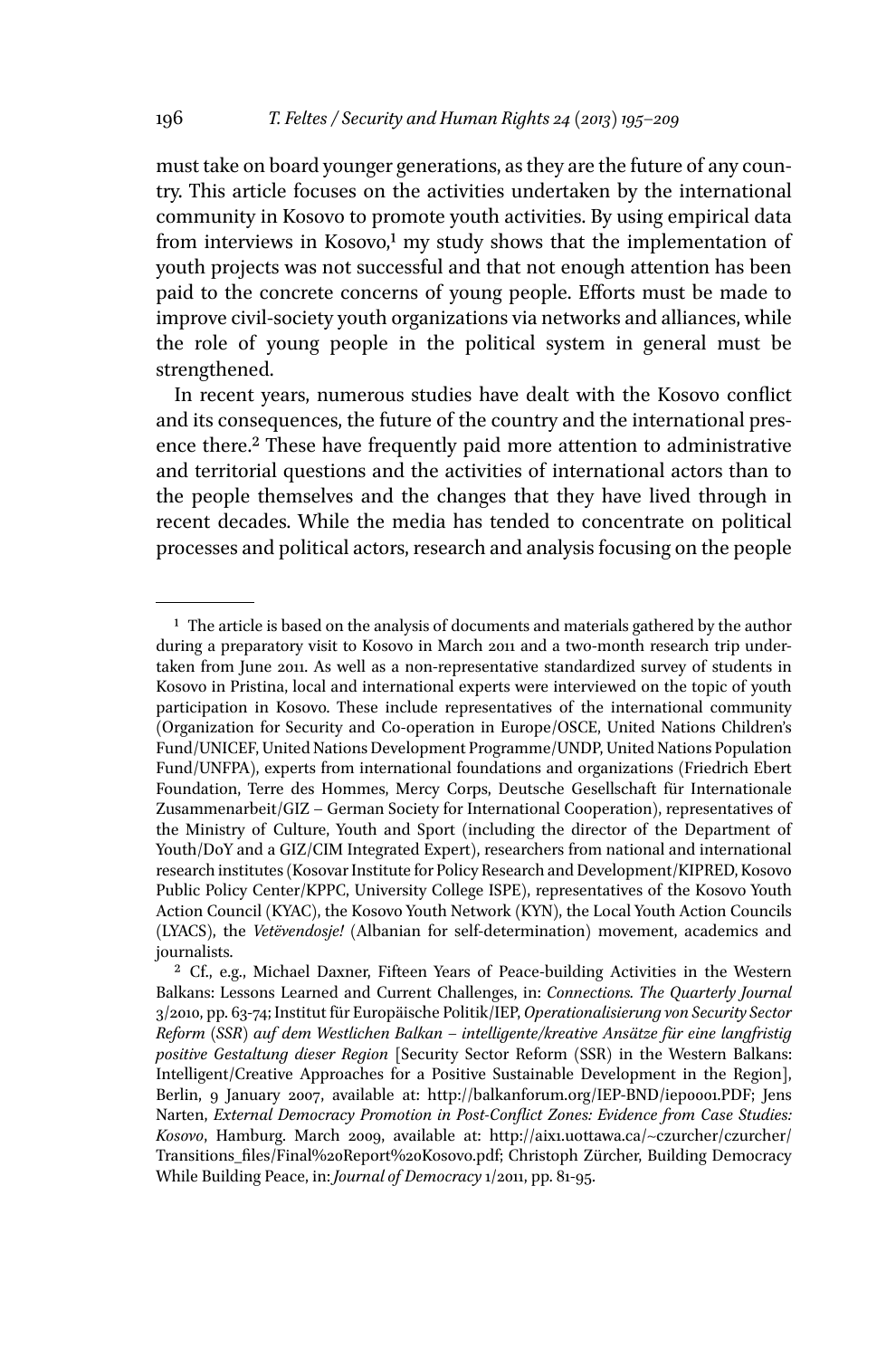and their participation in the democratization process<sup>3</sup> has generally been ignored – to the extent that it exists at all.<sup>4</sup> Although a quite successfully functioning "underground democracy" had been established in Kosovo under the repressive rule of Slobodan Milošević, the UN Interim Administration Mission in Kosovo (UNMIK) and other international organizations opted to create entirely new socio-political and administrative structures after the war of 1998-99.5

After more than ten years, the activities of the international community in Kosovo are coming under increasing criticism. According to Vedran Džihić and Helmut Kramer, the international community has remained far from fulfilling its ambitious objectives, and this has been extremely costly. They criticize the extremely unrealistic and ahistorical approach of the international community, as well as a naïve belief in unproblematic democracy building.6 Many authors stress the key role played by the youth7 of Kosovo – both now and in the future. Fifty per cent of Kosovo's population is under  $24$ <sup>8</sup> and youth unemployment is over 70 per cent.<sup>9</sup> While many see the rising number of young people as providing a motor for the

<sup>3</sup> The rest of this paper will focus on "democratization" activities undertaken by the international community. This concerns efforts, by means of diverse programmes and projects, to strengthen civil society organizations and to enable young people to play a greater role in politics and society than hitherto.

<sup>4</sup> Cf. Orli Fridman, *Perspectives on Conflict. Structured and Unstructured Daily Encounters in Kosovo*, available at: [http://www.transconflict.com/10/wpcontent/uploads/2010/12/](http://www.transconflict.com/10/wpcontent/uploads/2010/12/StructuredUnstructuredDailyEncountersKosovo_Fridman.pdf) [StructuredUnstructuredDailyEncountersKosovo\\_Fridman.pdf,](http://www.transconflict.com/10/wpcontent/uploads/2010/12/StructuredUnstructuredDailyEncountersKosovo_Fridman.pdf) p. 2.

<sup>5</sup> Cf. Narten, cited above (Note 3), p. 2.

<sup>6</sup> Cf. Vedran Džihić/Helmut Kramer, *Der Kosovo nach der Unabhängigkeit. Hehre Ziele, enttäuschte Hoffnungen und die Rolle der internationalen Gemeinschaft* [Kosovo after Independence. Noble Aims, Dashed Hopes and the Role of the International Community], Friedrich-Ebert-Stiftung, Berlin 2008, p. 15. Iain King and Whit Mason have also criticized the international presence in Kosovo. They described its work as a failure (the subtitle of their book is "How the World Failed Kosovo"), listing all the mistakes made in detail. Cf. Iain King/Whit Mason, *Peace at any Price. How the World Failed Kosovo*, London/New York 2006, esp. pp. 240-256. Focusing on the role of the EU and OSCE is Marianne Ducasse-Rogier, Kosovo: what the EU should not be expected to do, in: *Security and Human Rights* 1/2011, pp. 29-35.

<sup>7</sup> Using the United Nations' definition, which defines a country's "youth" as those members of the population between the ages of 15 and 24.

<sup>8</sup> Cf. The World Bank/Statistical Office of Kosovo (eds), *Consumption Poverty in the Republic of Kosovo in 2009*, Pristina, May 2011, p. 9, available at: [http://esk.rks-gov.net/eng/](http://esk.rks-gov.net/eng/index.php?option=com_docman&task=doc_details&gid=934&Itemid=-8) [index.php?option=com\\_docman&task=doc\\_details&gid=934& Itemid=-8.](http://esk.rks-gov.net/eng/index.php?option=com_docman&task=doc_details&gid=934&Itemid=-8)

<sup>9</sup> Cf. European Commission, *Kosovo 2010 Progress Report*, Brussels 9 November 2010, SEC(2010)1329, p. 24, at: [http://ec.europa.eu/enlargement/pdf/key\\_documents/2010/](http://ec.europa.eu/enlargement/pdf/key_documents/2010/package/ks_rapport_2010_en.pdf) [package/ks\\_rapport\\_2010\\_en.pdf.](http://ec.europa.eu/enlargement/pdf/key_documents/2010/package/ks_rapport_2010_en.pdf)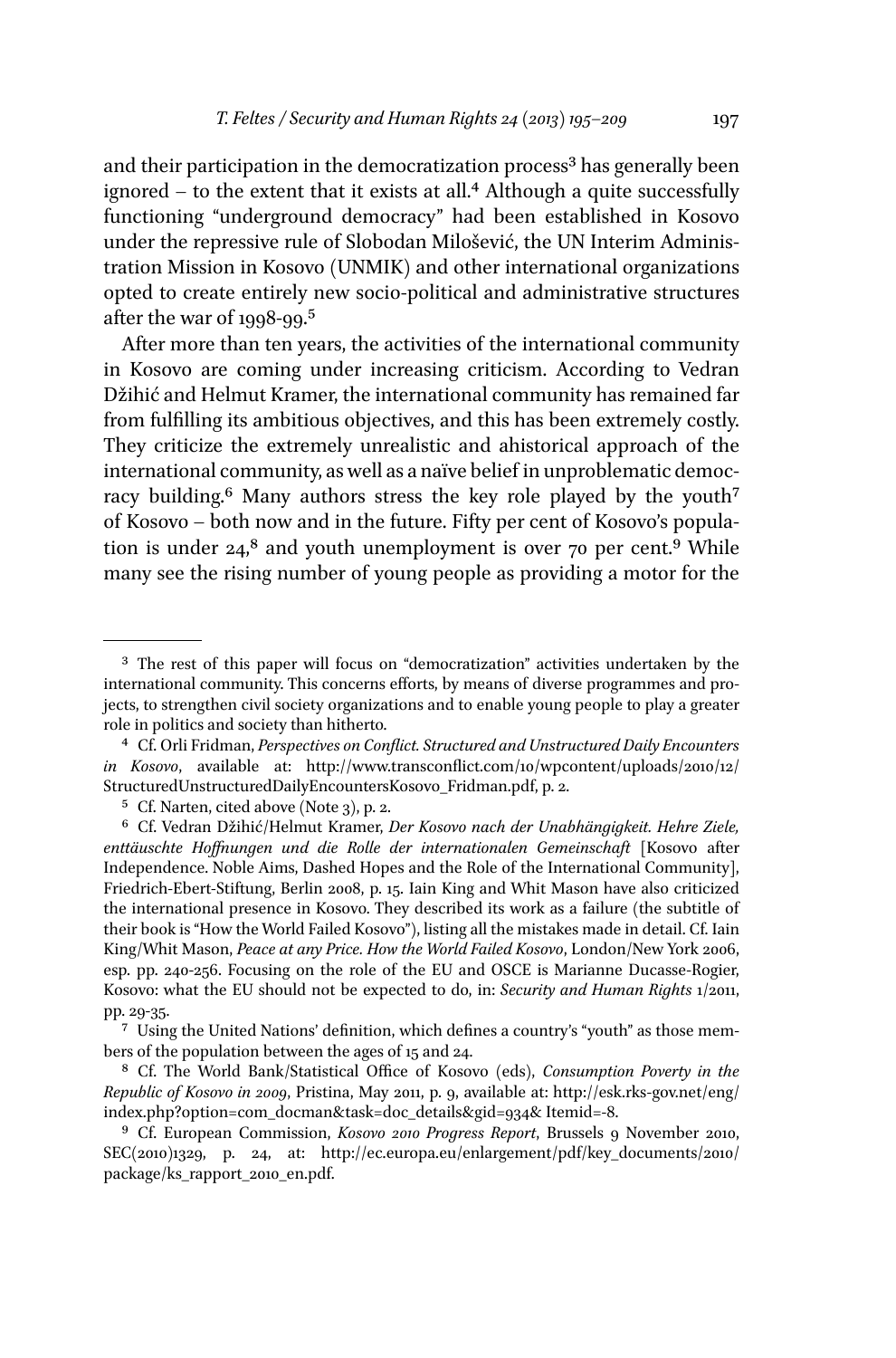development of Kosovo, others warn of a "demographic disaster" if more attention is not paid to the concerns of the youth. The World Bank's 2007 World Development Report<sup>10</sup> also focussed attention on the problem of youth participation, and called for young people to be provided with greater opportunities to take part in the life of society. If this does not occur, according to the World Bank, the resulting frustration could lead to a turning away from society and an increasing propensity for violence. The economic and social costs of violence are such that it should be considered one of the most significant barriers to development.11 A process of this kind could lead to the destabilization of the country in the medium to long term.

While many theoretical works deal with democratization in post-war regions, or what are known as "countries in transition", there are few empirical studies that have focused on how a post-war society can achieve not only a lasting peace, but one that is also accompanied by democracy. The bulk of the literature on what is generally known as "peacebuilding" is focussed on the transition from (civil) war to peace, and the question of how this peace can be secured. Studies of this kind generally do not consider whether this peace is accompanied by democratic structures.<sup>12</sup> While many analyses stress the failings of the UNMIK interim administration in the early post-war years,13 most of the later studies are concerned with the unresolved status question, minority issues, or the decentralization process.14 Very few deal with the implementation of democratization processes or the opportunities for citizen participation via organized political structures (forums, associations, councils) apart from elections. This is the

<sup>10</sup> Cf. World Bank, *World Development Report 2007. Development and the Next Generation*, Washington, D.C., 2006.

<sup>11</sup> Cf. Peter Imbusch, Jugendgewalt in Entwicklungsländern – Hintergründe und Erklärungsmuster [Youth Violence in Developing Countries – Background and Patterns of Explanation], in: Peter Imbusch (ed.), *Jugendliche als Täter und Opfer von Gewalt* [Adolescents as Perpetrators and Victims of Violence], Wiesbaden 2010, pp. 11-94, here: p. 20.

<sup>&</sup>lt;sup>12</sup> Cf. Christoph Zuercher/Nora Roehner/Sarah Riese, External Democracy Promotion in Post-Conflict Zones. A Comparative-Analytical Framework, in: *Taiwan Journal of Democracy* 1/2009, pp. 1-26, here: p. 1.

<sup>&</sup>lt;sup>13</sup> Cf., e.g., Anne-Marie Gardner, Beyond standards before status: democratic governance and non-state actors, in: *Review of International Studies* 3/2008, pp. 531-552; King/Mason, cited above (Note 7); Jens Narten, In Need of Self-Reflection: Peacebuilding in Post-War Kosovo from a Systems-Analytical Perspective, in: *The Whitehead Journal of Diplomacy and International Relations* Winter/Spring 2007, pp. 121-132.

<sup>14</sup> Cf., e.g., Alexander B. Downes, More Borders, Less Conflict? Partition as a Solution to Ethnic Civil Wars, in: *SAIS Review* 1/2006, pp. 49-61; Avnita Lakhani, Finding a Peaceful Path for Kosovo – A Track Two Approach, in: *The Whitehead Journal of Diplomacy and International Relations* Summer/Fall 2006, pp. 27-41; Oisín Tansey, Democratization without a State. Democratic Regime-building in Kosovo, in: *Democratization* 1/2007, pp. 129-150.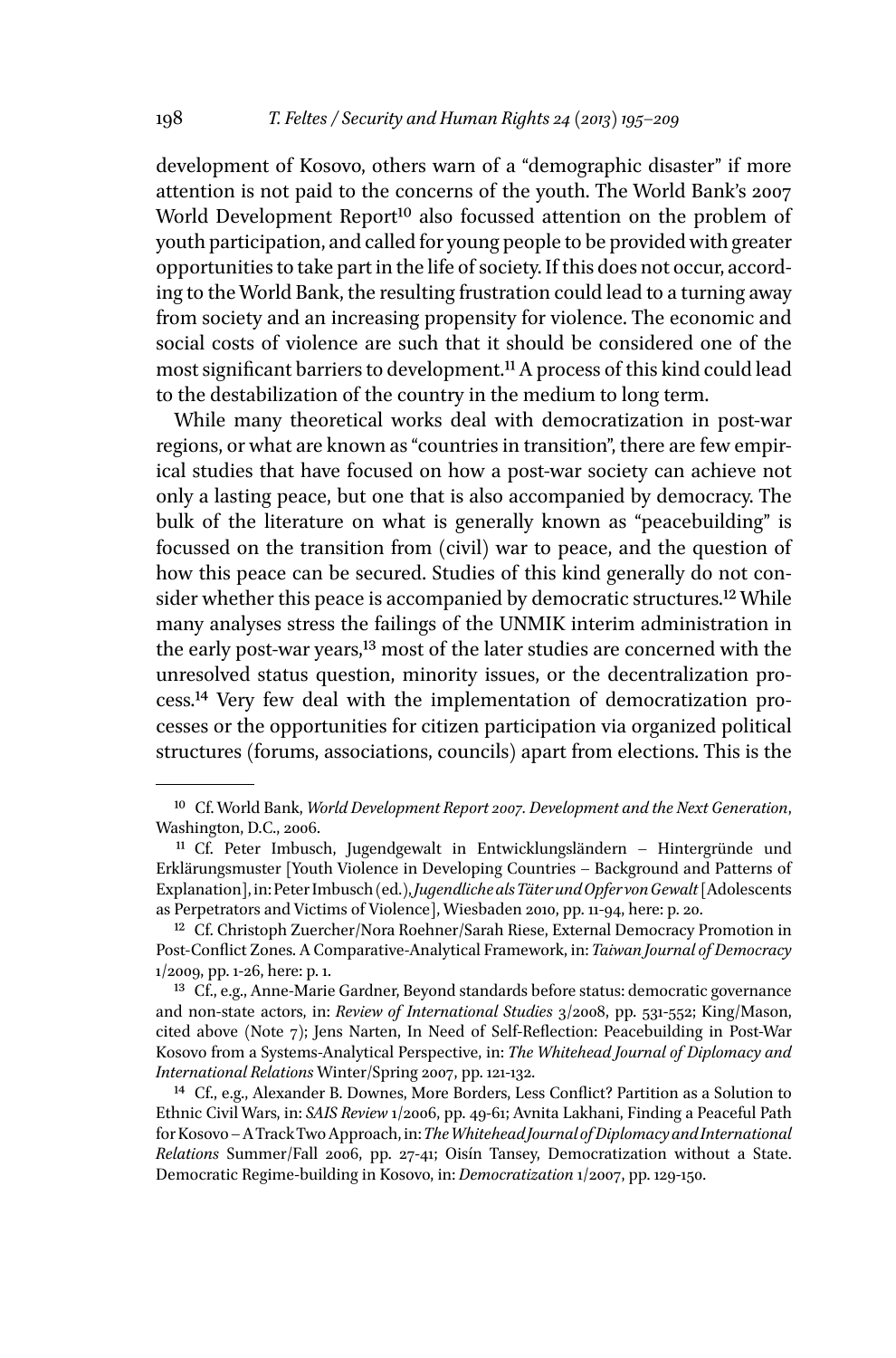jumping-off point for the current contribution, which considers whether the general criticism of the international community applies equally to its efforts to promote the participation of young people. It also examines whether and how the activities of international organizations and institutions are co-ordinated and what role is played in this by (co-operation with) local organizations.

#### **The Current Situation in Kosovo**

Kosovo "seems to be […] caught in an impasse, which goes beyond the mere status issue".15 This has to do with the contradiction between the need for an effective state and state institutions to generate trust, on the one hand, and the extent of activities carried out by the international community and international organizations, on the other, whose financial power makes them dominant, but which have largely failed to achieve aims such as the promotion of sustainable reforms in all areas of public administration.16 Alongside many other ongoing challenges, such as corruption, organized crime and misgovernment, the most urgent task in Kosovo, as in many developing countries outside Europe, is to provide young people with an adequate primary and secondary education. In low- and middle-income countries in Central and Eastern Europe and the Commonwealth of Independent States (CIS), the educational needs of a majority of young people are already met in this area. The challenges that these countries need to meet include the development of tertiary education and facilitating the participation and integration of young people in society. An integration process of this kind is presently underway in Kosovo. Following the establishment of the Kosovo Ministry for Culture, Youth and Sport (MCYS), the ministry's Department of Youth (DoY), advised by the German Society for International Cooperation (GIZ), drew up a national youth strategy. This resulted, in 2009, in the adoption by the parliament of both the Law on Youth Empowerment and Participation (hereafter "Youth Law") and the Kosovo Youth Strategy and Action Plan 2010-2012 (KYSAP). These strategy documents aim to provide the youth of Kosovo, for the first time, with formal opportunities for participation and advancement at both national and local levels. The overall goal of the Youth Law and the Action Plan is to bring

<sup>15</sup> Ducasse-Rogier, cited above (Note 7), p. 30.

<sup>16</sup> Ibid., p. 35: "[...] overestimating its capacity to promote reforms in post-conflict situations is risky."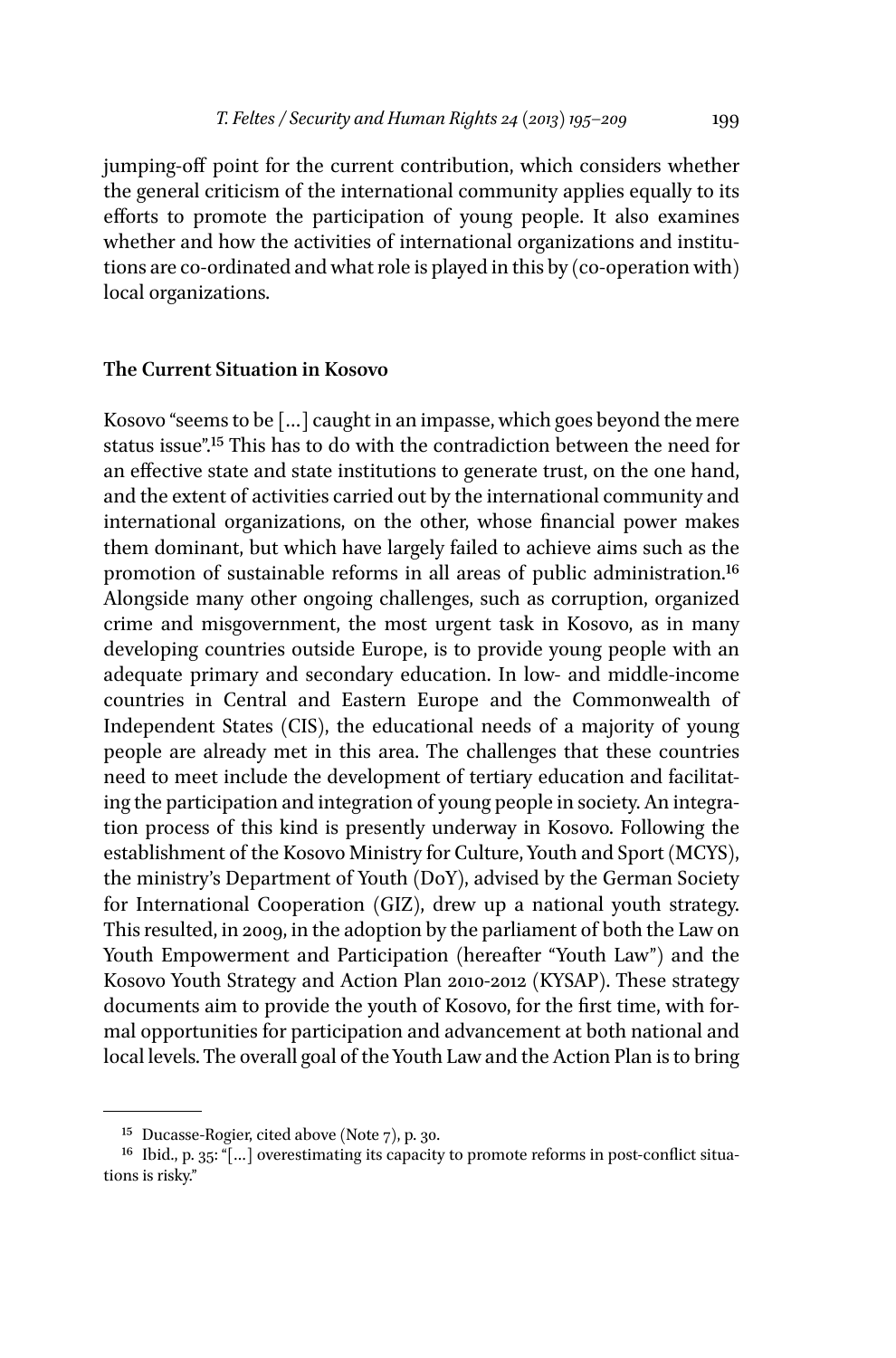young Kosovan citizens closer to European standards for youth participation. To this end, the Action Plan states "that Kosovo youth are also youth of Europe; therefore, they need to aspire to have equal rights as elsewhere in Europe […]".17

These efforts seem to have had a certain degree of success: The survey of students found that 83 per cent felt that young people now had better opportunities for political and social engagement than was the case before the war. In contrast to education, economic matters and energy policy, however, youth policy is not among the government's priorities. This is evident in the ministry's extremely below average budget, and the small size of the DoY. At the time the research was carried out, the staff was limited to eight specialists, three ancillary staff members and one GIZ/CIM integrated expert.

#### **The Development of Youth NGOs and the Kosovo Youth Network**

Numerous studies have shown that engagement in civil society in the postsocialist countries of Eastern and South-eastern Europe is at far lower levels than in many other countries.<sup>18</sup> Socialist Yugoslavia was typical in possessing very few independent civil-society organizations, a consequence, in part, of the fact that the concept of civil society did not play an appreciable role in that country until the late 1980s. Until then, "social engagement" was largely restricted to the structures of the so-called "social-political organizations" (Socialist Alliance of Working People, League of Socialist Youth, etc.). The first organizations that sought to bring about liberal-democratic change were only formed shortly before the break-up of the Yugoslav state. Kosovo's first NGOs were only founded post-1989, when the Kosovo-Albanian parallel system was established.19

<sup>17</sup> Republic of Kosovo, *Kosovo Youth Strategy and Action Plan 2012-2012*, Pristina, September 2009, available at: [http://www.erisee.org/downloads/2013/2/Kosovo%20Youth%20Strategy](http://www.erisee.org/downloads/2013/2/Kosovo%20Youth%20Strategy%20and%20Action%20Plan%202010-2012%20ENG.pdf) [%20and%20Action%20Plan%202010-2012%20ENG.pdf,](http://www.erisee.org/downloads/2013/2/Kosovo%20Youth%20Strategy%20and%20Action%20Plan%202010-2012%20ENG.pdf) p. 9.

<sup>18</sup> Cf., e.g., Marc Morjé Howard, *The Weakness of Civil Society in Post-Communist Europe*, Cambridge 2003; Richard Rose, How People View Democracy: A Diverging Europe, in: *Journal of Democracy* 1/2001, pp. 93-106.

<sup>19</sup> In 1989, the autonomy of the Province of Kosovo was removed by the Serbian parliament, and most Kosovo Albanians were no longer allowed to work in the public sector. They were excluded from schools and universities, public administration, the police, the judiciary, and the health service. In response, Kosovars organized an underground parallel system of their own. For instance, schooling in the Albanian language was provided in private houses. People with health problems sought help among Kosovo-Albanian friends or acquaintances. Conflicts were dealt with internally without recourse to the police or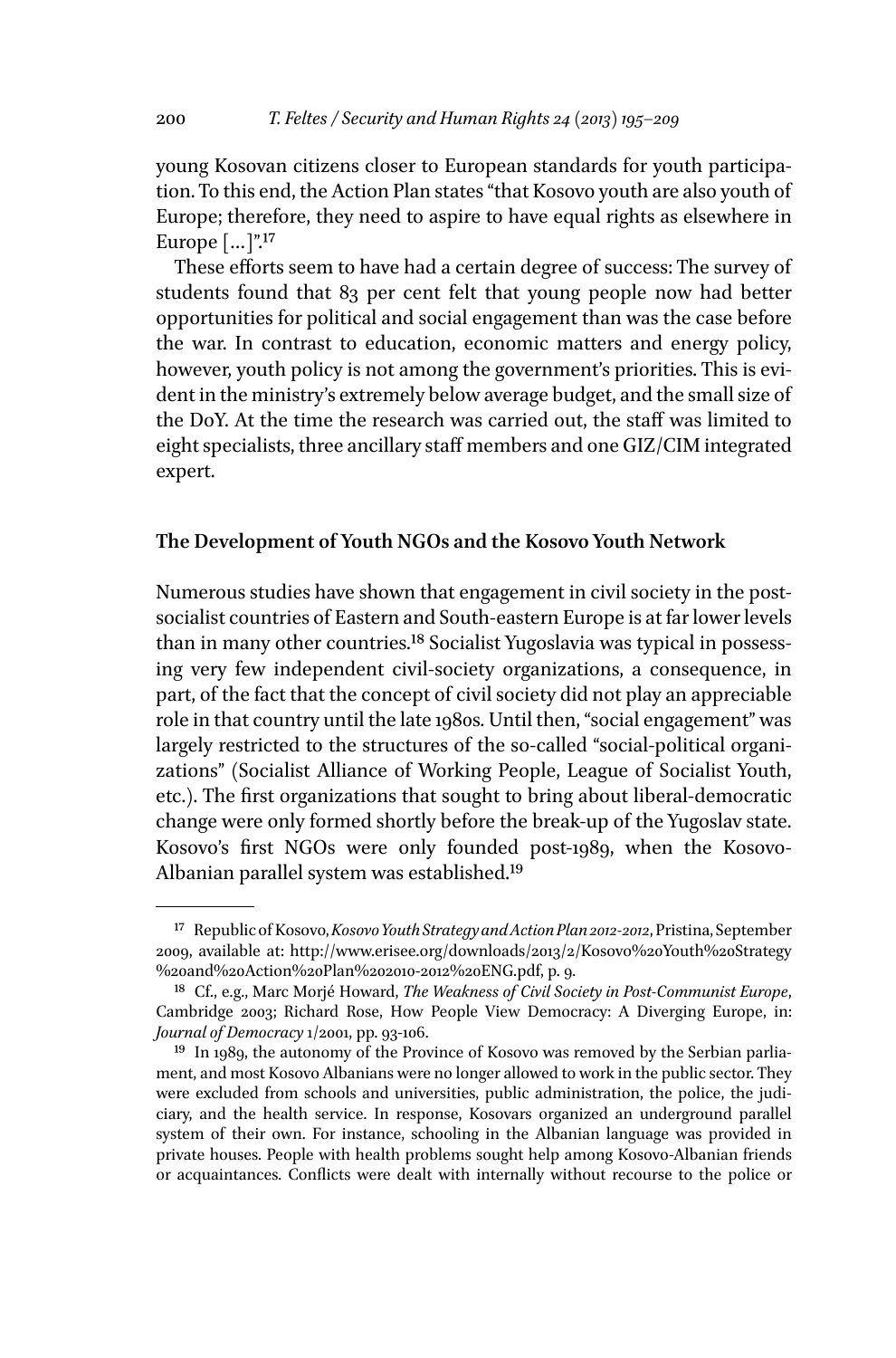After the war, Kosovo experienced a real boom in the establishment of NGOs. This could in part by ascribed to the numerous offers of financial assistance made by a range of international organizations. Thus, first the UNDP and later the GIZ attempted to establish a kind of youth network in Kosovo. Efforts were begun to identify youth organizations and provide them with technical and financial support. Following a youth congress held in 2001 with the participation of more than 100 youth organizations, the Kosovo Youth Network (KYN) was founded. The KYN was designed to increase public awareness of the concerns of young people while facilitating their effective participation in the democratization process. This network was a key partner to the MCYS/DoY and the international steering group in drafting the first version of the Youth Law20 and the Youth Action Plan from 2003 to 2005. One problem with this arrangement was that most of the youth organizations that participated had only been established with the help of international donors and continued to survive entirely on the basis of their financial support. In fact, a number of NGOs were founded merely to bid for international project assistance, collect the large sums of money on offer, and then wind up.21 Because many NGOs saw themselves as competitors, there was little long-term co-operation between them. Although the KYN had 150 member organizations in 2003, it did not prove sustainable, and was officially dissolved in 2009. Nonetheless, the network continues to be run in an unofficial capacity by a number of committed young people, and a new president was elected in 2010. Since its official dissolution, however, the KYN no longer plays a role on the political stage. One reason for this is said to be the increasingly critical stance taken by the network towards the government.

According to the DoY, in 2011 there were some 90 youth NGOs in Kosovo with a total membership of 450. Accordingly, the average youth NGO has five members, most of whom have a university degree or the highest level of school leaving certificate. From this, it can be concluded that most NGOs do not have broad support. At present, there are around 4,200 registered

judiciary; cf. Carolin Leutloff/Elmar Pichl, The state of education in Kosovo after the cease fire in June 1999, in: Centre for Study of Balkan Society and Culture (ed.), *How to construct a civil society? Education and Media in Southeastern Europe: Country-reports*, Graz 1999, pp. 183-194. This resulted in the creation of a highly integrated system of mutual help and assistance, leading in turn to strong mutual interdependencies. Centuries-old clan structures played an important role in this.

<sup>&</sup>lt;sup>20</sup> This first (2005) version of the law was, however, not adopted, as it failed to secure a majority in parliament.

<sup>&</sup>lt;sup>21</sup> At the time, many youth NGOs are said to have had access to greater funds than local authorities.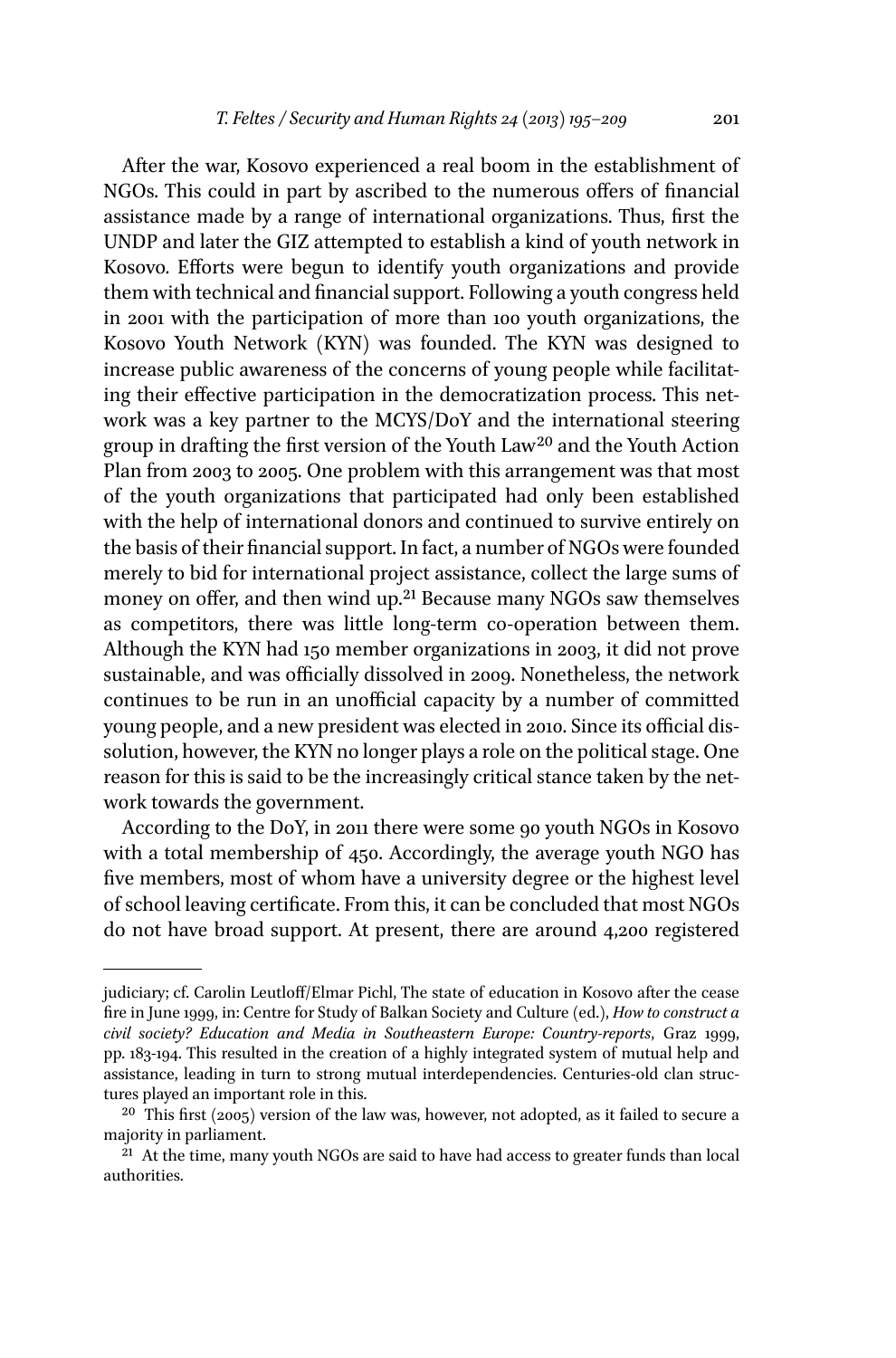NGOs in Kosovo. This reflects a typical feature of the work of the international community in the post-war period: Thousands of national and international NGOs swarmed to Kosovo, where hundreds of millions of euros in aid money was available to support activities in a wide range of areas. $22$ However, this boom in NGO foundation now appears to be at an end, particularly as international funds are now flowing increasingly into state institutions rather than civil society.

## **The Law on Youth Empowerment and Participation**

The Law on Youth Empowerment and Participation, which was adopted in September 2009, was the first piece of legislation to deal with the political participation of young people in Kosovo. The aim of the law is to promote and consolidate the participation of young people in the (political) decision-making process, without discrimination, in the context of the development of a democratic society and, through this, to raise their quality of life and position in society. The law called for the establishment of a Kosovo Youth Action Council (KYAC) to represent Kosovan youth organizations at the national level. Following difficulties in co-ordinating the various youth councils, it was ultimately only created in May 2011. The political role of the KYAC is governed by Article 6 para. 1 of the Youth Law, according to which the government, "in compliance" with the KYAC, is responsible "for the development, adoption and implementation of documents relevant to the youth sector"23 and is required to consult with the council in

<sup>22</sup> On this topic, Thomas Seibert, a member of the organization *medico international*, wrote the following: "The massive influx of money is destroying what remains of the institutions of the Albanian 'parallel society' that had resisted the Belgrade dictatorship for so many years and had still been active during the war. They have been replaced by financially potent and technically perfect foreign NGOs – 300 bureaus in the field of health alone. To help them co-ordinate their work, Kosovo is not only divided into 'security zones' allotted to the various occupying powers, but also into 'areas of responsibility' (AOR), each of which is under the overall management of a given NGO. According to a plan drawn up by the UNHCR, these organizations should co-ordinate the distribution of food and relief supplies, either alone, or together with 'private volunteer organizations' (PVOs). Working in such organizations has become the sole source of income of many Kosovars – and not a few of the PVOs are aligned to the UČK." Thomas Seibert, Hilfsorganisationen im Geflecht staatlicher Interessen [Aid Organizations in the Network of State Interests], in: *Wissenschaft & Frieden* 3/2001, at: <http://www.wissenschaft-und-frieden.de/seite.php?artikelID=0118>. (author's translation).

<sup>23</sup> Republic of Kosovo, *Law No. 03/L-145 on Empowerment and Participation of Youth*, Article 6, para. 1, at: [http://www.youthpolicy.org/national/Kosovo\\_2009\\_Youth\\_Law.pdf.](http://www.youthpolicy.org/national/Kosovo_2009_Youth_Law.pdf)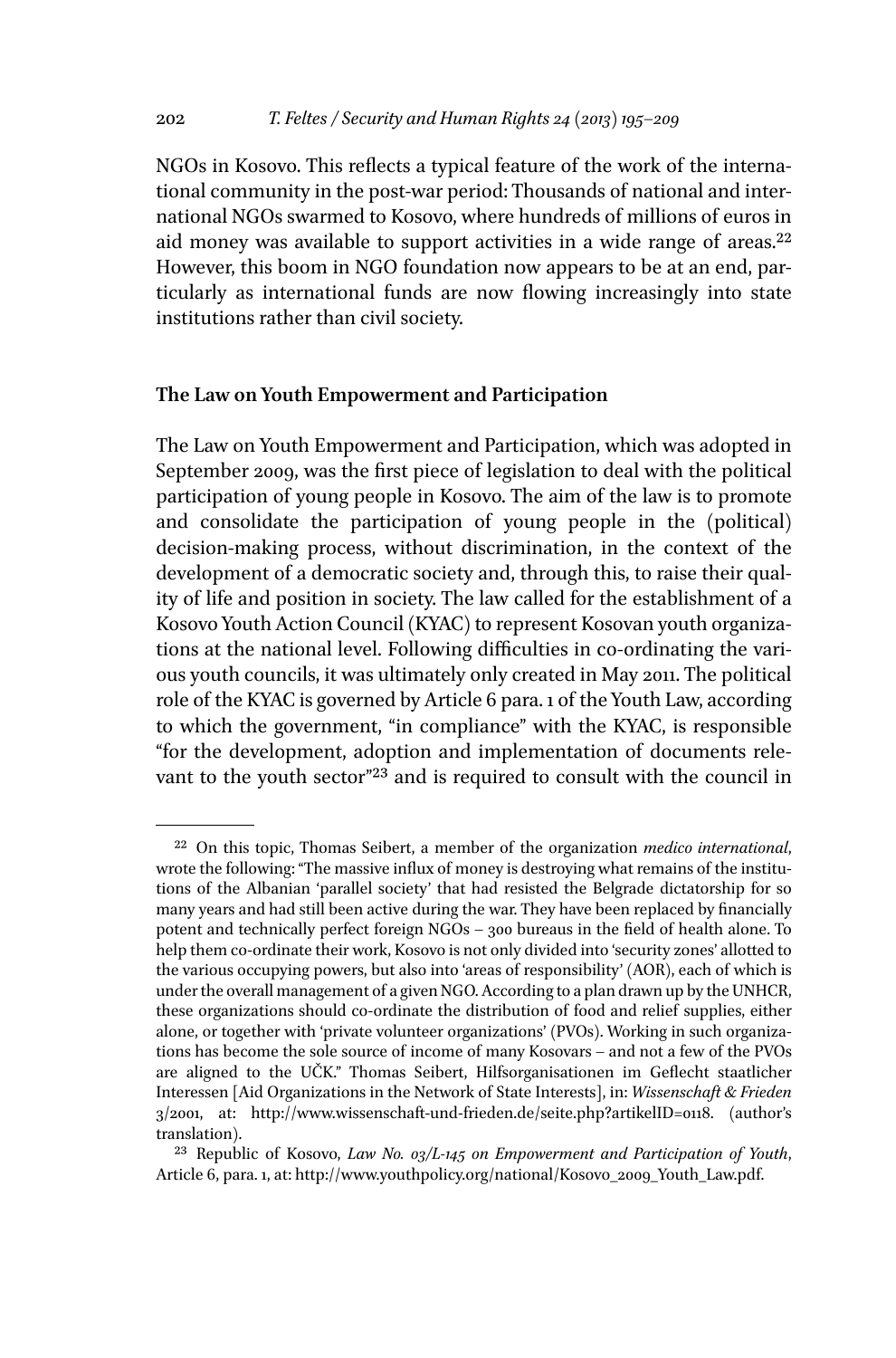connection with all matters that affect the youth of Kosovo. What this consultation entails, however, is kept very vague. Nowhere is there an indication of how the co-operation should take place in practice and how much influence the KYAC is supposed to have. There is also the question of representativeness: On the question of who the KYAC is supposed to report to, Article 9 merely states that this is to be the subject of sub-legal acts to be passed at some future date.

The Youth Law also states that independent Local Youth Action Councils (LYACs) should be formed in every municipality in Kosovo. These should be structured along the same lines as the KYAC and should consist of a representative selection of members of independent youth organizations and politically unaligned young people. Shortly after the passing of the Youth Law, the Kosovo Youth Strategy and Action Plan 2010-2012 (KYSAP) was also adopted. It had a budget of just under 3.5 million euros. Of this, 220,000 euros per year are set aside exclusively for "participation", almost half of which is to go to support the youth councils (central and local).<sup>24</sup> According to the DoY, 28 per cent of the budget is funded by the international community. The 45-page Action Plan aims primarily at implementing the provisions of the Youth Law (above all the creation of youth councils) and highlighting in an exemplary fashion the significance of having a national youth policy. What is alarming, however, is that very few young people in Kosovo even know of the existence of these plans. The survey of students found that only  $25$  per cent<sup>25</sup> had ever heard of the Action Plan and only 23 per cent knew of the Youth Law itself. Indeed, even some representatives of the international community who were interviewed appeared not to know the KYSAP by name. According to current representatives of the KYN, their ignorance can be attributed to the fact that the youth organizations in Kosovo do not really identify with the KYSAP. In their eyes, the KYSAP is a strategy controlled by the donors, which is more concerned with meeting the demands of the international organizations than the needs of Kosovo youth themselves.

<sup>&</sup>lt;sup>24</sup> Additional funds are dedicated to the creation of youth centres (135,000 euros in total), the establishment of youth officers in municipalities (45,000 euros), and the creation of a national exchange platform for youth NGOs (51,000 euros). Source: author's interview with a representative of the DoY.

<sup>&</sup>lt;sup>25</sup> In this regard, the results match those of a representative study undertaken by the UN Volunteers Kosovo, the UNDP Kosovo and the Kosovo Public Policy Center (KPPC) in 2010, in which 26 per cent of young people asked stated that they had heard of the Kosovo Youth Action Plan (KYAP); see UNV/UNDP/KPPC, *Support to Implementation of the Kosovo Youth Action Plan Project (SIKYAP). Youth Volunteerism in Kosovo. An Opportunity to Learn*, Pristina, March 2010, p. 17.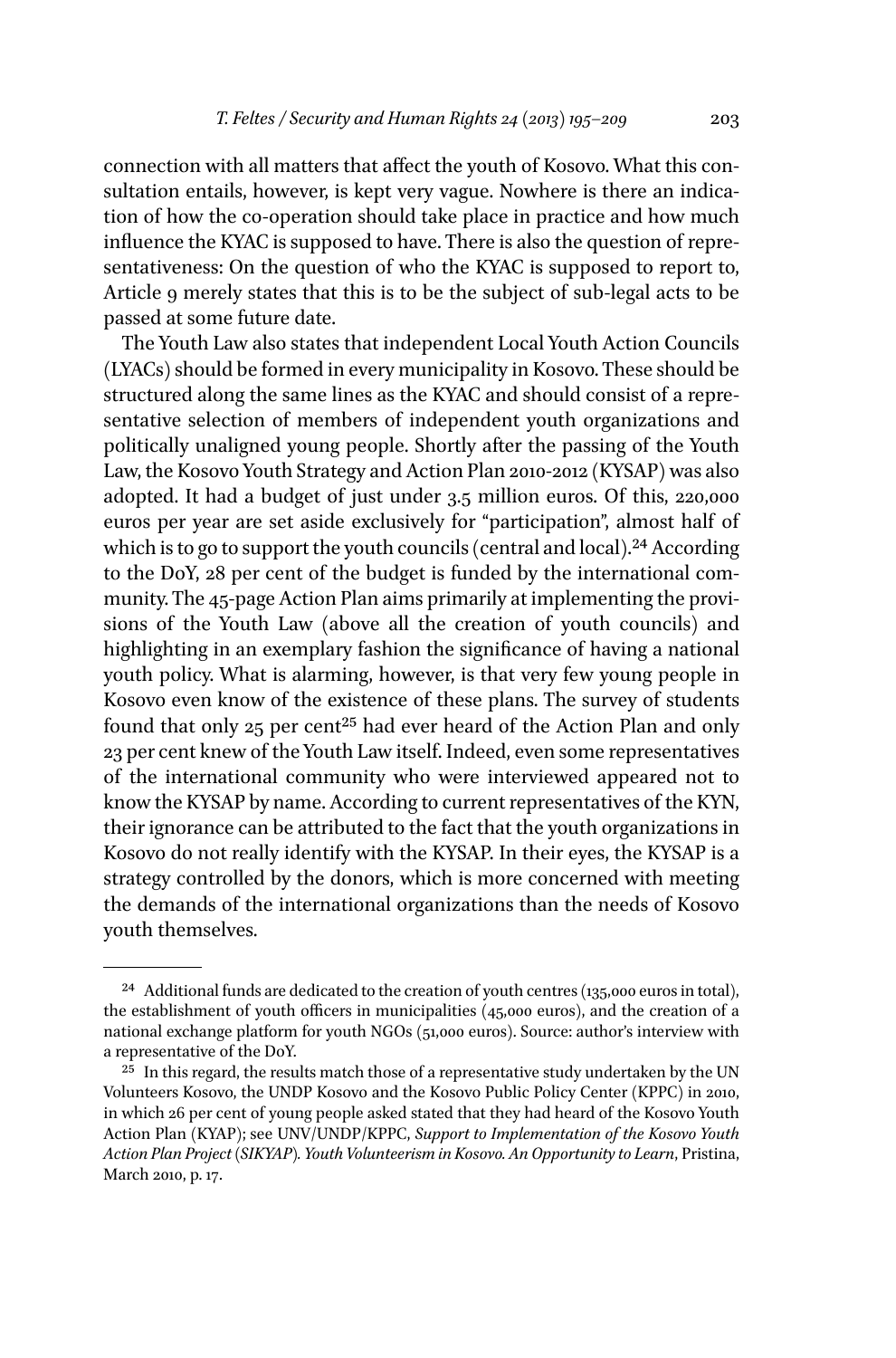The Kosovo Youth Action Plan is an exemplary and well-structured document that theoretically meets all relevant European standards. Originally, the Action Plan was intended to be a kind of founding document for subsequent executive strategy documents. As things stand, however, it rather resembles a collection of activities being undertaken, in the form of projects, by a highly diverse group of actors, often with a lack of co-operation and consultation. Given its shortage of both human and financial resources, the DoY cannot itself take responsibility for the implementation of the plan. In recent years, as a result of the Youth Law and the Youth Action Plan, conditions have been created in Kosovo that should in theory provide almost optimal opportunities for youth participation. The Youth Law and the establishment of country-wide youth councils, in particular, are looked on as positive models throughout the region. However, although these opportunities for participation exist on paper, they are not successfully involving the local youth. So far, therefore, the largest problem is implementing the ideal opportunities that exist in law. To date, no truly independent youth organizations can be said to exist in Kosovo that are controlled by neither political parties nor the international community. Given, in particular, the history of external directedness (by Belgrade) going back decades and the strength of Kosovo's networks (clans, political and economic networks), it will take more time for young people to become aware of their role and responsibility in the democratic future of the country.

## **The Promotion of Youth Participation by the International Community**

The fact that it has not proved possible, more than ten years after the end of the Kosovo war, and despite enormous financial support, to establish an independent, democratic state under the rule of law means that the international community's engagement in Kosovo is highly controversial. In the survey upon which this contribution is based, nearly half of those questioned (47 per cent) indicated that the hope they had placed in the international community had not been fulfilled. Only 26 per cent stated that the international community had succeeded in establishing the conditions for a democratic Kosovo. Most interviewees noted that the failure of donors to harmonize their aid efforts was a major problem with the work of the international community. According to representatives of the OSCE in the province, Kosovo is home to too many parallel structures. Too much money flows into projects whose sustainability cannot be guaranteed, owing to a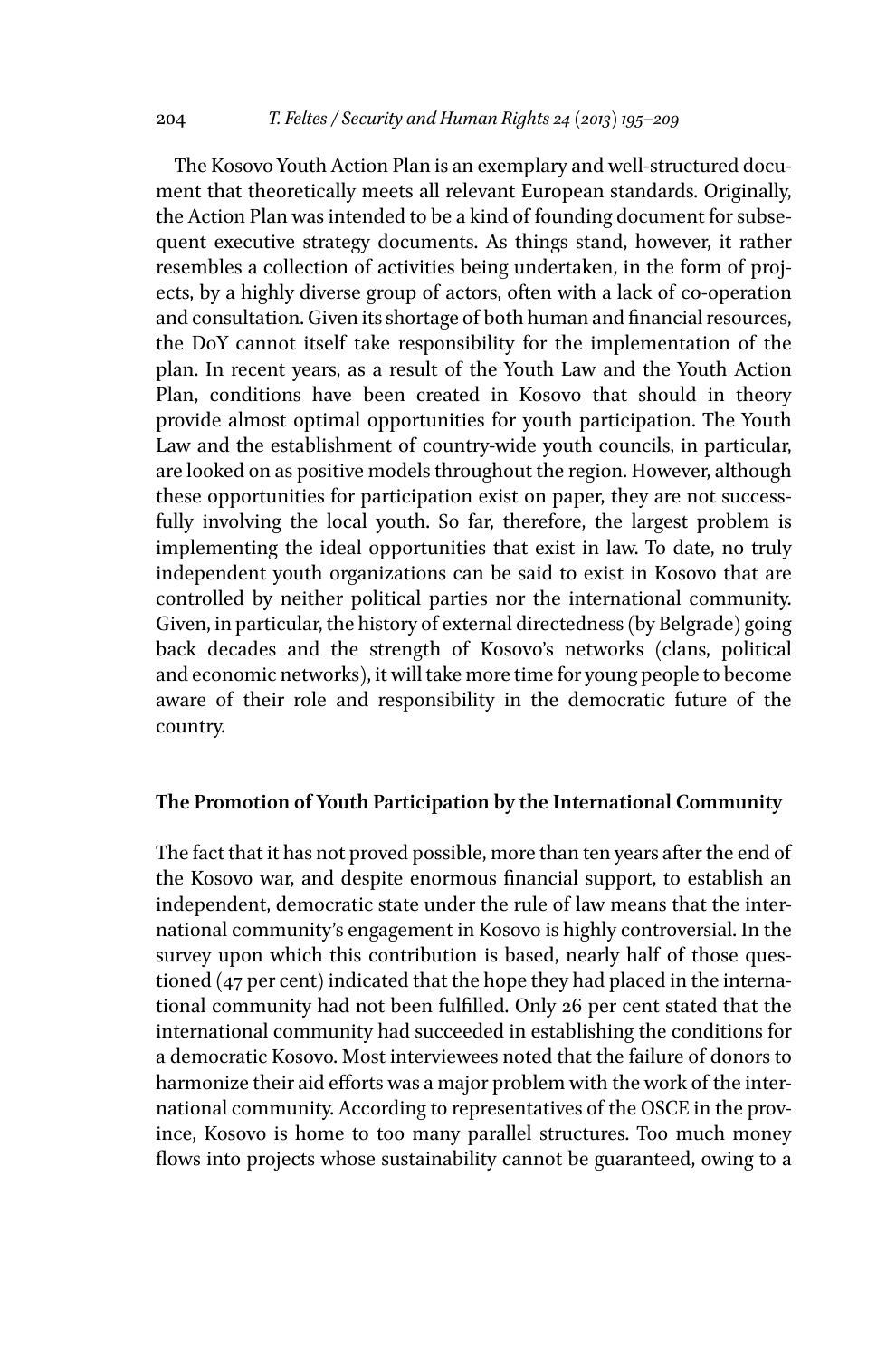lack of consultation and co-ordination. To ensure that this problem can be dealt with in the future, a sub-group of the sector working group "Education and Employment" of the DoY is to address the area of youth policy at the lowest level. At the same time, the Ministry for EU Integration, which was established in 2009, has been given responsibility for harmonizing assistance by means of an "Aid Management Platform". However, international co-operation with this ministry has itself been described as difficult and complicated.26 The ministry's perceived lack of willingness to co-operate is said to rest on a disapproval of any co-ordination of assistance, as this would reduce the number of projects and the scale of financial assistance. A further factor that comes into play here is the fact that the international community provides significantly less support for activities designed to promote democratization and participation than in the areas of education and employment. In view of Kosovo's efforts to forge closer links with the EU, however, European organizations and donors, in particular, are supportive of the establishment of a strong civil society. It can thus be assumed that projects supported by the EU Liaison Office or the GIZ are more concerned with a democratic, participatory civil society than projects supported by organizations such as USAID, which stress entrepreneurship and economic development. This prioritization is reflected in the answers provided by the student respondents: Forty per cent stated that the international community has done enough to support the schooling and vocational training of young people since the end of the war, while only 23 per cent indicated that a sufficient effort has been made to provide young people with opportunities for political and social participation.

The legislation that has been passed in Kosovo has been described as a significant model for the whole of the Balkans.<sup>27</sup> Despite considerable successes on the part of the international community in the area of formal lawmaking, the practical implementation as well as the results in terms of genuine participation remain well behind expectations. This can be partly explained by noting that there was, until recently, no national framework law for the promotion of youth participation. In addition, co-ordination within the international community is inadequate. Contrary to all stated intentions and promises of improved co-operation, the various national and international institutions involved can be described as less interlocking then "interblocking".

<sup>26</sup> Source: the author's interviews with representatives of various organizations.

<sup>27</sup> Cf. Juliana Olldashi-Berisha, *The Right to Education. The Case of Roma, Ashkali and Egyptians in Kosovo*, Pristina 2008, p. 99.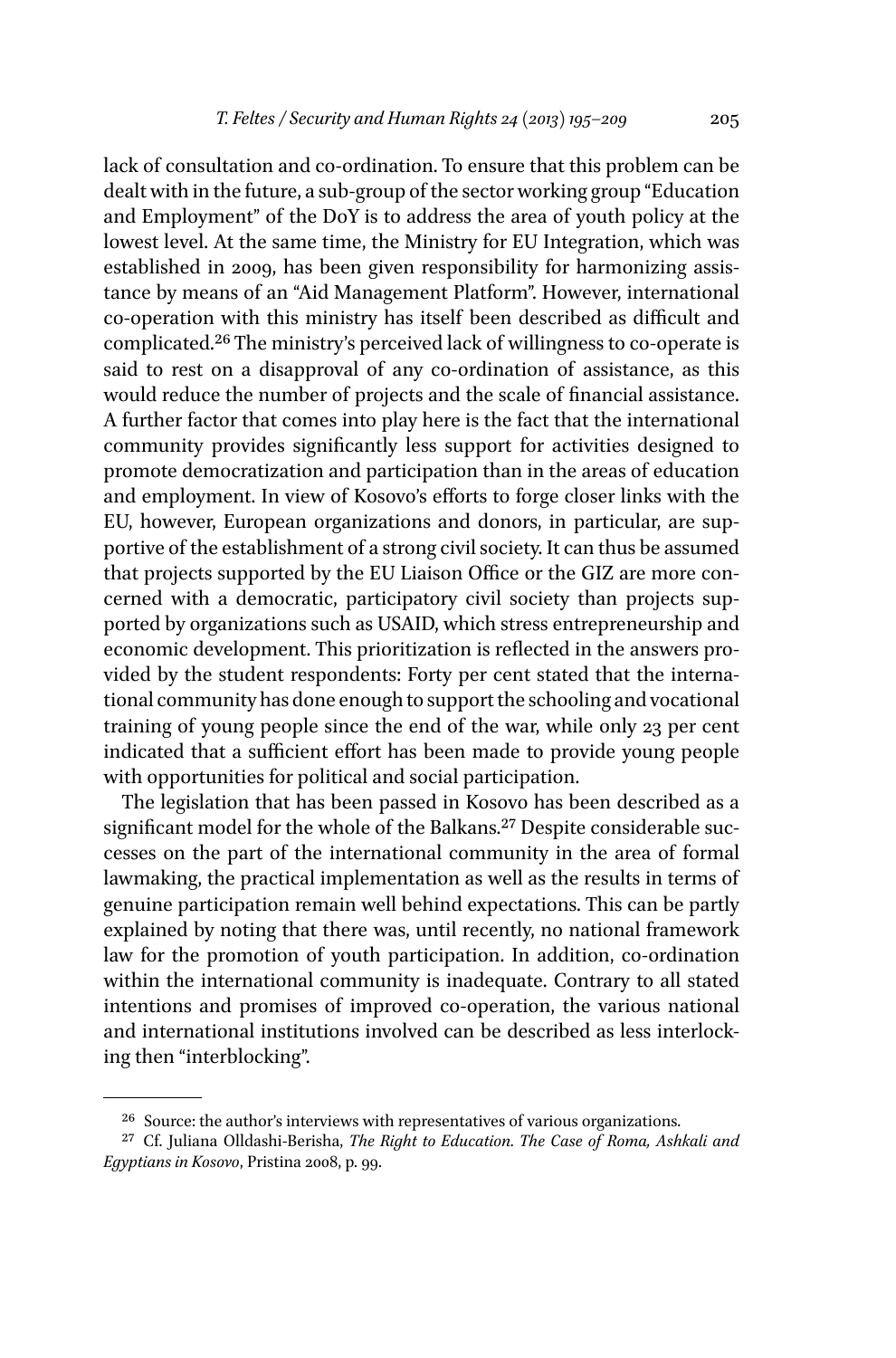## **Nepotism and the Clan System**

The EU and the international community in general made many mistakes and generally overestimated their "capacity to promote reforms".28 One major mistake was to underestimate Kosovo's clan system and the system of patronage that it entails. Particularly when it comes to contacts within the ministry and political parties, it is easy to overlook that one is frequently dealing with personal networks around key political figures – most of which are based on former UÇK structures. To this day, former UÇK elites remain the primary contacts and co-operation partners of the international community. Speaking in group discussions, students also noted the key role played by the clan system in Kosovo and the power structures based upon it.

With the delegitimization of Yugoslavian institutions, which occurred, at the latest, with Slobodan Milošević's assumption of power, as well as the suspension in 1989 of Kosovo's autonomous status, which had previously been protected by the constitution, there was a gradual renaissance among the Kosovar population of informal, archaic traditions, whose roots can be found in centuries of Kosovo-Albanian culture. During this time, the power of extended families and their leaders was gradually consolidated. In this way, a system of rule based on the clans and the key principle of age-based patriarchal authority grew to dominance in Kosovo. The clan-based legal and social order codified in the traditional *Kanun*29 can "be understood as 'social cement', since Kosovo still lacks a consolidated national foundation".30 In this regard, Saskia Drude has written: "The Kosovars are far more integrated; they define themselves in terms of their family, their traditions, and their people."31 The interviews I carried out confirm these insights. It was explained to me that, to this day, what supports a Kosovo-Albanian is not faith in the state, but solidarity in the extended family. State structures have been experienced over the centuries only as oppressive

<sup>28</sup> Ducasse-Rogier, cited above (Note 7), p. 35.

<sup>29</sup> Albania's traditional body of law, the *Kanun*, governs not only punishments and conflict resolution processes following criminal acts, but also (above all) problems of civil and family law. Cf. Islam Qerimi, *Die Institutionen der Rache und Blutrache bei den Albanern* [Albanian Institutions of Vengeance and Blood Vengeance], 2009, p. 1, available at: [http://](http://www.polizei-newsletter.de/documents/2009_Qerimi_Kanun.pdf) [www.polizei-newsletter.de/documents/2009\\_Qerimi\\_Kanun.pdf.](http://www.polizei-newsletter.de/documents/2009_Qerimi_Kanun.pdf)

<sup>30</sup> Institut für Europäische Politik/IEP, cited above (Note 3), p. 47 (author's translation).

<sup>31</sup> Saskia Drude, *Hundert Wochen Kosovo. Alltag in einem unfertigen Land* [A Hundred Weeks of Kosovo. Everyday Life in an Unfinished Country], Aachen 2008, p. 12 (author's translation).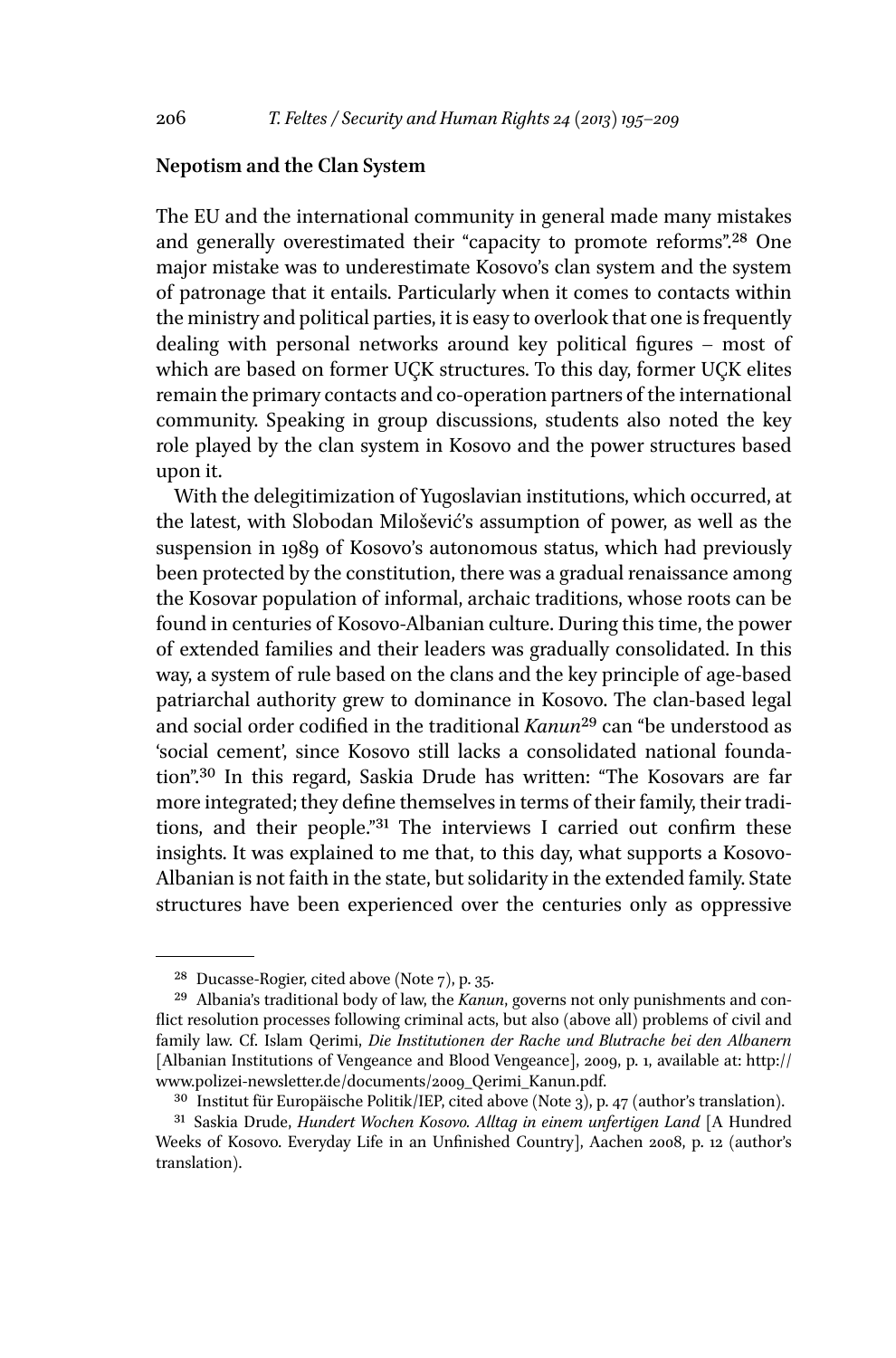systems of rule imposed from without. Relying on such structures – let alone identifying with them – could be the cause of one's downfall. This is strengthened by Kosovo's high level of illiteracy, which continues to be an issue. In times of need, therefore, the people fall back on tried-and-trusted structures and established dependencies. The newly created bodies and institutions are therefore trusted less, especially since they are clearly corrupt, which is likely to have lasting negative consequences. As a result of the short-term nature of their projects, the international organizations in Kosovo are usually unable to take account of social structures and historical ties. The programmes and projects of the international community are often set up too quickly, and fail to reach the local population in a way that allows them to take up the services on offer. It has been argued that Kosovar patriarchal society requires longer to adapt to democratic change – something the international community has not taken into consideration. Since young Kosovars have not been part of the decision-making processes of the last decade, the argument continues, they are now being swamped by the sudden change. Ultimately, therefore, a sustainable democratization process must begin in families. According to one student respondent, the international community might be able to influence the government and the world of politics, but not society.

The effects of the clan and patronage system are also evident in the area of youth organizations. Such organizations are often skillfully infiltrated by political parties, for instance, by being invited to participate in hearings, where they can be presented as the "voice of youth" in a way that supports that party's political goals. While many young people are able to achieve high office (up to ministerial positions) by these (party-political) means, they often do so at the cost of their independence. The political tendencies of many youth organizations can be recognized in the distribution of donor money and other support to certain organizations by the DoY. At present, for instance, a clear preference can be detected for youth organizations with links to the current director of the DoY. Some people have expressed the hope that new parliamentarians and ministers – such as Memli Krasniqi, the 33-year-old minister for culture, youth, and sport, who has been in office since February 2011 – some of whom were educated abroad in Europe or America, could see the winds of change blow through the traditional clientelistic system. The influence and oversight of an "elite network" is clearly the major problem for young people, as those I spoke to themselves recognized. They feel that the key positions in politics and society are occupied by certain networks that are uninterested in the concerns of young people. Under the influence of the international community, the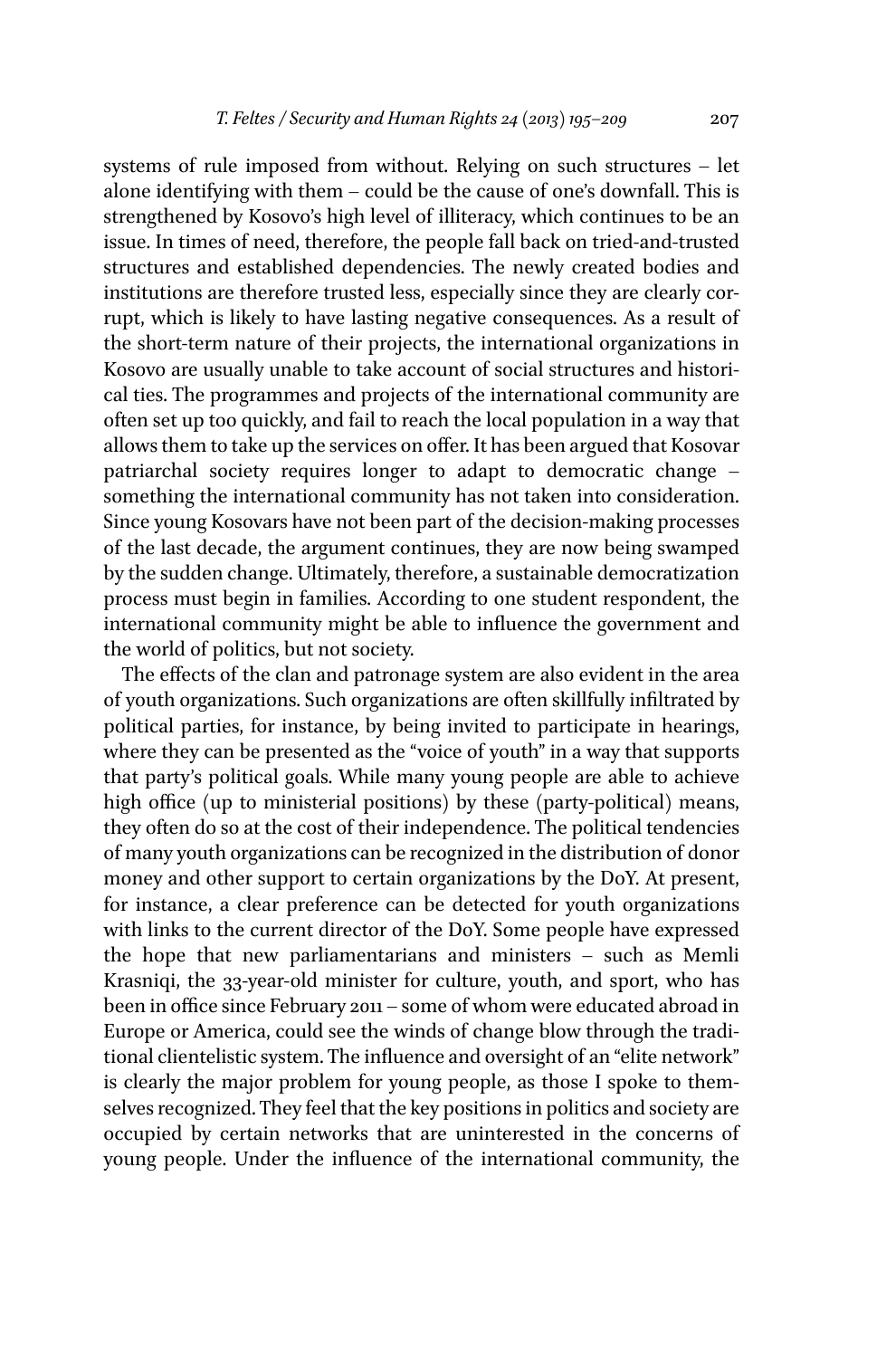world of politics, according to the interviewees, is also concerned more with minority issues and gender justice than with youth issues. Most of the students I approached for my survey were of the view that, in terms of their career prospects, "being well connected" – i.e. having the right relationships and knowing the right people – was almost as important as having a good education.

## **Conclusions**

The international community generally has more interest in stability than in democracy, and this is evident both financially and in terms of the content of the projects they fund.32 In the case of Kosovo, it is becoming clear that democratization processes are often a prerequisite for the functioning of the economy and the achievement of stability, yet the international community has been late in recognizing this. Many of those I interviewed thus noted that while the Youth Law and the Youth Action Plan owe their existence to the international community, the implementation of many projects remains superficial, and not enough attention has been paid to the concrete concerns of young people. All too often, blueprints are simply taken over from the headquarters of international organizations in Brussels or New York, while an insufficient effort is made to take account of local specifics. Especially in view of the history of Kosovo and its civil society, this has to be seen as a major mistake on the part of the international community. In this regard, efforts must be made to improve the organization and vigour of civil-society youth organizations via networks and alliances and to strengthen the role of young people in the political system in general by, for instance, directly supporting independent youth organizations in Kosovo and bypassing political networks where possible.

More than ten years since Kosovo became a protectorate of the international community, the latter's democratization efforts, which one may characterize as an attempt to install "off-the-shelf democracy", still lack the foundation they need in the form of an active civil society. Even if some steps have been taken in the right direction in recent years, by means of the Youth Law and the Youth Action Councils, this "soft sector" has so far been neglected. It will take several more years for the youth of Kosovo to fully

<sup>&</sup>lt;sup>32</sup> See the comparative case studies of countries in transition by Zürcher, cited above, (Note 3), pp. 93-94, and Jens Narten, Assessing Kosovo's Postwar Democratization. Between External Imposition and Local Self-Government, in: *Taiwan Journal of Democracy* 1/2009, pp. 127-162, available at: [http://www.tfd.org.tw/docs/dj0501/127-162-Jens%20Narten.pdf.](http://www.tfd.org.tw/docs/dj0501/127-162-Jens%20Narten.pdf)